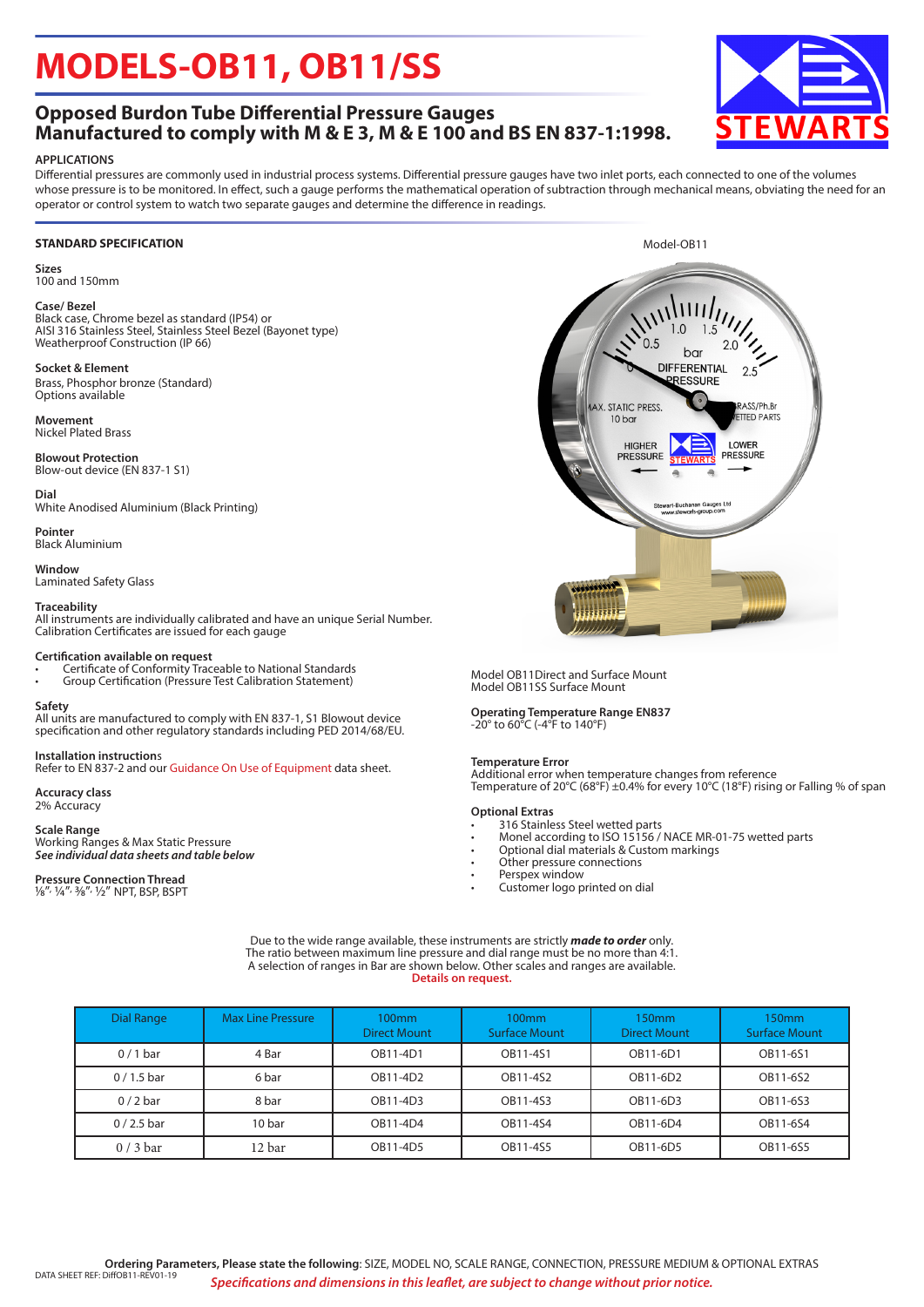## **MODELS-OB11, OB11/SS**

## **Model-OB11(Standard)**





| General Arrangement Dimensions in mm, tol' ± 1mm |    |    |    |     |      |     |     |       |  |     |    |
|--------------------------------------------------|----|----|----|-----|------|-----|-----|-------|--|-----|----|
| Dim                                              |    |    |    |     |      |     |     |       |  |     |    |
| Dial $\varnothing$                               |    |    |    |     |      |     |     |       |  |     |    |
| (100mm)<br>4"                                    | 50 | 20 | 44 | 89  | 16.5 | 134 | 78  | 103   |  | 118 | 50 |
| ና"<br>(150mm)                                    | 50 | 14 | 48 | 116 | 16.5 | 162 | 105 | 153.0 |  | 168 | 50 |

*SCALE RANGE* **Delta P range: Min 1 bar 3** bar **Static pressure Max 12 bar**

*MEASURING ELEMENT* **Phosphor bronze Bourdon Tubes**



## **STEWART-BUCHANAN GAUGES LTD**

Sales Office & Manufacturing Facility - 7 Garrell Road, Burnside Industrial Estate, Kilsyth, Glasgow G65 9JX, SCOTLAND Tel: +44 (0)1236 821533 | Fax: +44 (0)1236 824090 | E-mail: sales@stewarts-group.com | Web: stewarts-group.com

DATA SHEET REF: DiffOB11-REV01-19